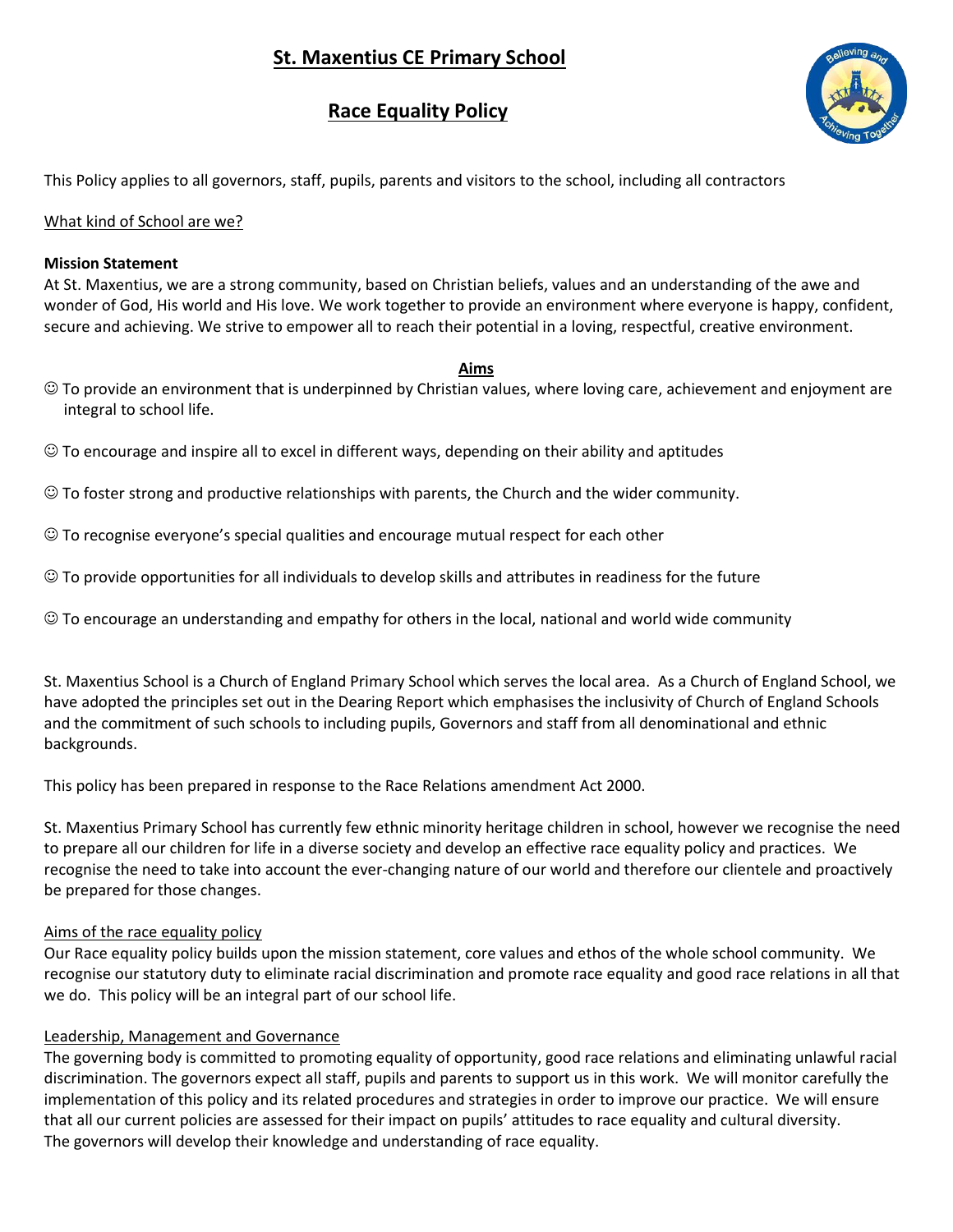It will be the responsibility of the Headteacher to ensure that this policy is successfully implemented and that all those who work in the school understand what they are to do and have appropriate training and support. The Headteacher will ensure that appropriate action is taken in the event that this policy is not complied with. All members of staff have a responsibility for ensuring that the policy is implemented fully.

Currently the Headteacher is the member of the senior management team with designated responsibility for race equality. Responsibilities will include the monitoring and reporting of racist incidents to the governing body and the LA.

All staff have a responsibility in promoting race equality. The effectiveness of our policies will be judged by how successfully they promote race equality through teaching and learning, the curriculum and the quality of pastoral care and guidance.

# How the school will fulfill its commitment to race equality?

The School will fulfill its commitment to race equality by :

## Ethos

- valuing diversity, and by actively promoting good interpersonal and community relationships
- promoting an atmosphere of mutual respect and trust among all members of the school community
- ensuring that all staff, pupils and parents are treated with respect and dignity

## Dealing with racism/racial harassment

 dealing firmly, consistently and effectively with racist incidents, harassment and bullying. The school will ensure that all such incidents are recorded, investigated and reported to the LA. Any incident of racial harassment is unacceptable in our school. Incidents could take the form of physical assault, verbal abuse, damage to a pupil's property or lack of cooperation in a lesson due to the ethnicity of a pupil. Any adult witnessing an incident or being informed about an incident must follow the agreed procedures set by Bolton LA.

## Curriculum/teaching and learning

- ensuring that the curriculum incorporates the principles of race equality and promotes knowledge and understanding of, and positive attitudes towards diversity
- ensuring access to the curriculum for all pupils to meet their individual needs
- ensuring that teachers' planning and delivery takes account of racial and cultural diversity and the need to challenge stereotypes
- creating learning environments where all pupils can contribute fully and feel valued
- ensuring that resources in all areas of the curriculum promote an understanding of racial and cultural diversity

# Achievement/attainment/assessment/progress

 having procedures to monitor attainment and achievement in order to identify and respond to trends and patterns. The school will strive to maintain equally high expectations of all pupils.

### Attendance

monitoring pupil attendance and by using the data to develop strategies to address poor attendance.

### Behaviour/discipline/exclusion

 monitoring pupil behaviour and exclusions and by using the data to ensure that procedures are applied fairly and equitably to all pupils

### Staff recruitment and career development

evaluating employment practices and by reporting to the LEA to allow it to fulfill its specific duty under the Act.

# Community/parental consultation

working in partnership with parents and the community to develop positive attitudes to racial diversity

# Membership of the Governing Body

striving to ensure that membership of the governing body reflects the community it serves

# Professional development of all staff